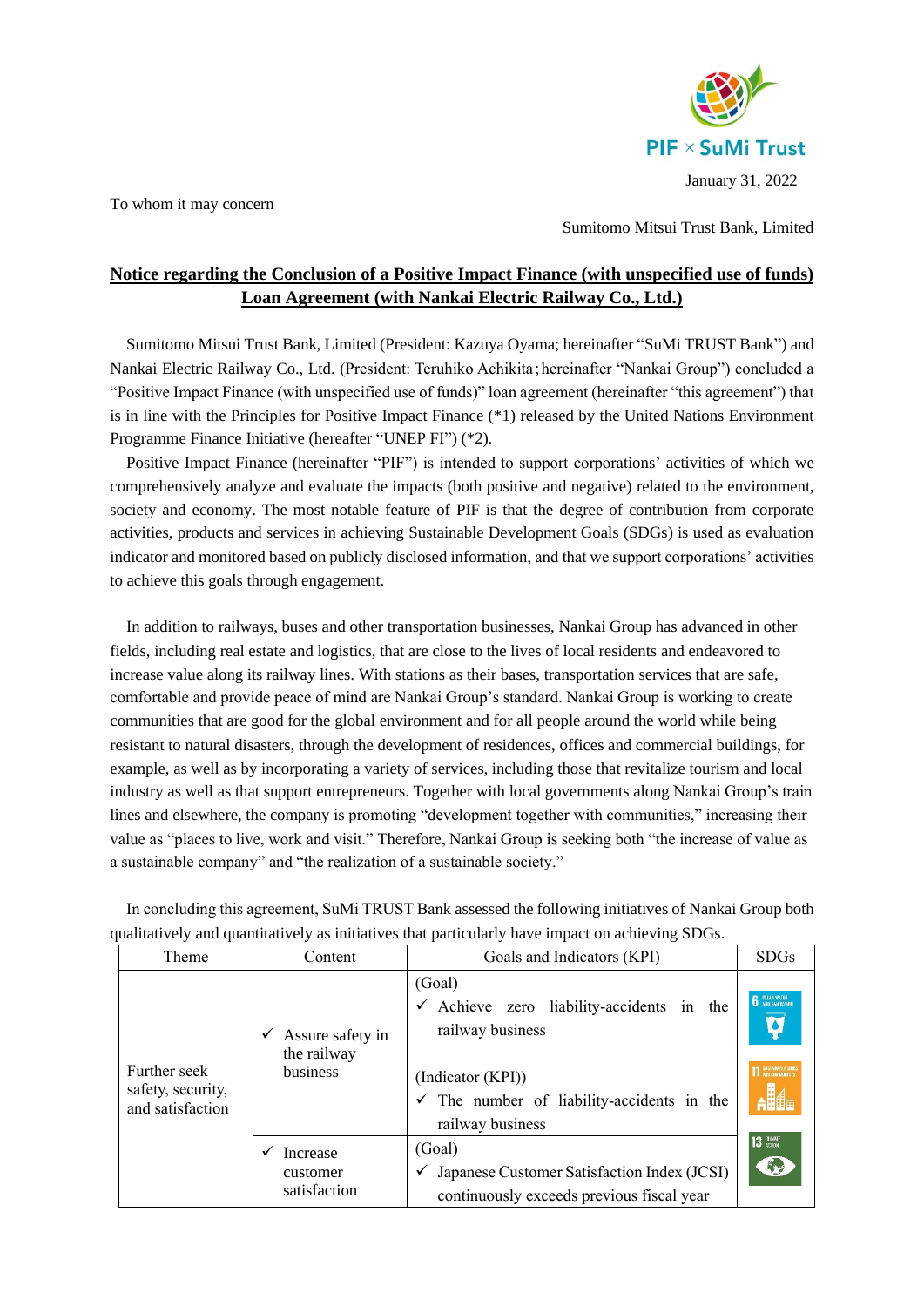

|                                                                                                                |                                                                                             | (Indicator (KPI))<br>The score of customer satisfaction survey<br>$\checkmark$                                                                                                                                                                                                                   |                                                             |
|----------------------------------------------------------------------------------------------------------------|---------------------------------------------------------------------------------------------|--------------------------------------------------------------------------------------------------------------------------------------------------------------------------------------------------------------------------------------------------------------------------------------------------|-------------------------------------------------------------|
| Create a future<br>full of dreams                                                                              | Realize smart<br>✓<br>cities                                                                | (Goal)<br>← Advance Semboku New Town revitalization<br>the<br>Izumigaoka<br>Station<br>Front<br>and<br>Vitalization Project<br>(Indicator (KPI))<br>$\checkmark$ The status of advancement of Semboku New<br>Town revitalization and the Izumigaoka<br><b>Station Front Vitalization Project</b> | 8 ECONT WORK AND<br>17 FARTNERSHIPS                         |
| Develop<br>workplaces and<br>staff in a way that<br>enables each<br>person to put<br>their abilities to<br>use | Promote<br>✓<br>diversity and<br>inclusion<br>(advance active<br>participation by<br>women) | (Goals)<br>a. Raise the percentage of managers who are<br>female to about 10% (by FY2030)<br>b. Raise the new hire female ratio to about 30%<br>(by FY2030)<br>(Indicators (KPI))<br>a. The percentage of managers who are female<br>b. The new hire female ratio                                | 5 EDIDER<br>⊜<br><b>8</b> DECENT WORK AN<br>10 REQUEED<br>Φ |
| Contribute to<br>preserving the<br>global<br>environment                                                       | Reduce $CO2$<br>emissions                                                                   | (Goal)<br>$\checkmark$ Reduce the Nankai Group's CO <sub>2</sub> emissions<br>46% or more by FY2030 compared to<br>FY2013<br>(Indicator (KPI))<br>$\checkmark$ The Nankai Group's CO <sub>2</sub> emissions (total<br>basis, Scope1,2)                                                           | <b>11 SUSTAINABLE CITIE</b><br>13 SCTION<br>6,              |

This agreement has obtained a third-party opinion (\*3) from Japan Credit Rating Agency, Ltd. (President: Shokichi Takagi) regarding compliance of the procedures related to this agreement's evaluation to the Principles as well as the rationality of the evaluation indicators.

Through providing PIF and other solution for sustainability businesses, we will continue to support clients' business activities that contribute to the achievement of the SDGs and contribute to the enhancement of their corporate value over the medium to long term.